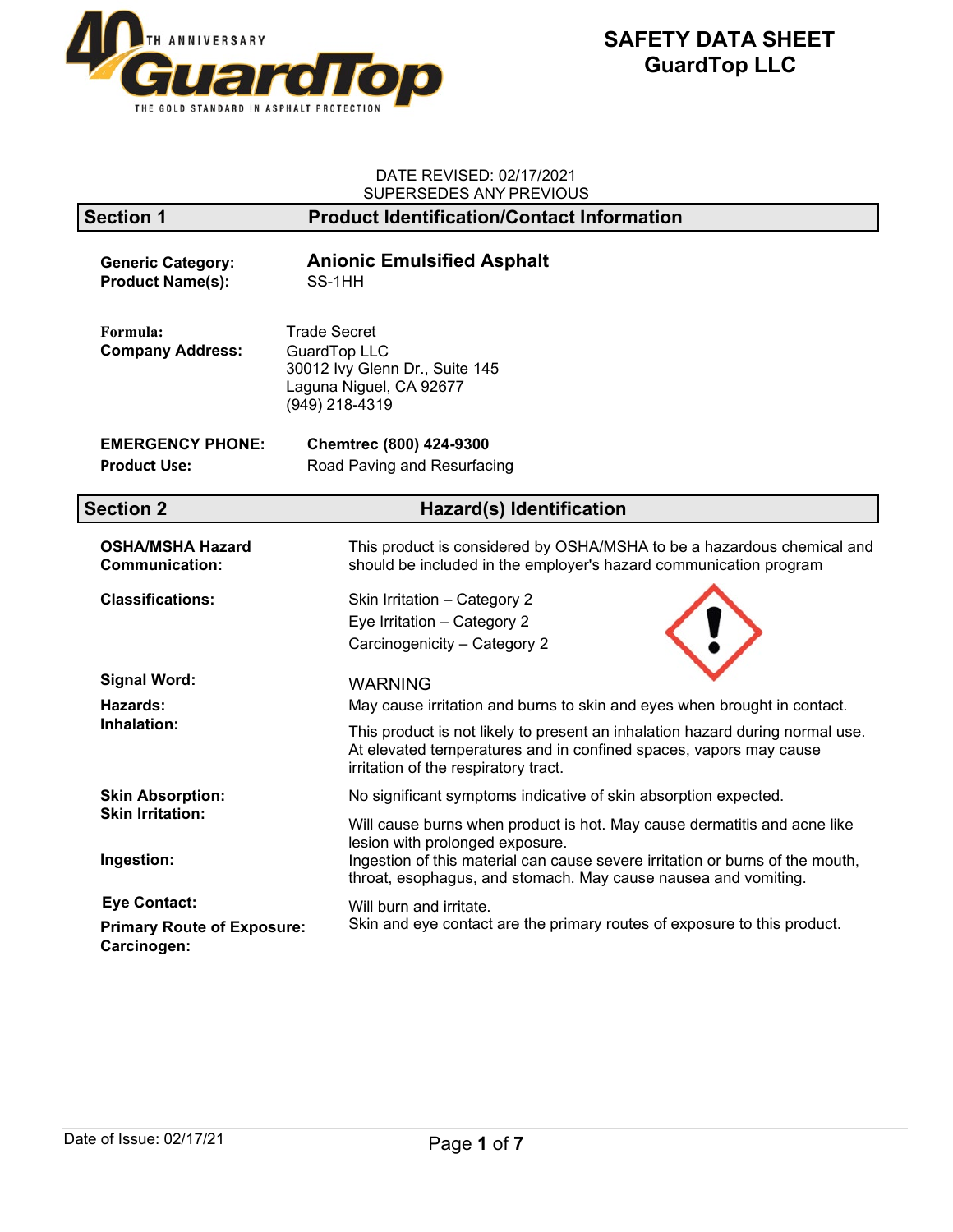

| <b>Section 3</b>                            |                     | <b>Composition/information on ingredients</b>                      |                                                                                                                                                                                                                                                                                      |
|---------------------------------------------|---------------------|--------------------------------------------------------------------|--------------------------------------------------------------------------------------------------------------------------------------------------------------------------------------------------------------------------------------------------------------------------------------|
| <b>Ingredients</b><br><b>Asphalt Cement</b> |                     | <u>CAS #</u><br>8052-42-4                                          | <b>Concentration</b><br>< 70%                                                                                                                                                                                                                                                        |
| <b>Polymer Additives</b>                    |                     | <b>Trade Secret</b>                                                | $< 5\%$                                                                                                                                                                                                                                                                              |
| Anionic Emulsifier                          |                     | <b>Trade Secret</b>                                                | $< 5\%$                                                                                                                                                                                                                                                                              |
| Sodium Hydroxide                            |                     | 1310-73-2                                                          | $< 2\%$                                                                                                                                                                                                                                                                              |
| Hydrogen Sulfide                            |                     | 7783-06-4                                                          | $< 0.1\%$                                                                                                                                                                                                                                                                            |
| Polycyclic aromatic hydrocarbons            |                     | 130498-29-2                                                        | $< 0.1\%$                                                                                                                                                                                                                                                                            |
| Water                                       |                     | 7732-18-5                                                          | <b>Balance</b>                                                                                                                                                                                                                                                                       |
| <b>Section 4</b>                            |                     | <b>First Aid Measures</b>                                          |                                                                                                                                                                                                                                                                                      |
| Inhalation:                                 | attention promptly. |                                                                    | Remove to fresh air. Give oxygen or artificial respiration as needed. Obtain medical                                                                                                                                                                                                 |
| Eye Contact:                                | immediately.        |                                                                    | Flush eyes with low pressure water for at least 15 minutes and obtain medical attention                                                                                                                                                                                              |
| <b>Skin Contact:</b>                        | physician.          |                                                                    | If hot product should contact skin, thermal burns will result. Immediately cool the affected<br>area with cold water. It is not advisable to immediately remove product. Natural separation<br>will occur in 48 -72 hours. Removal should be attempted only under the direction of a |
| Ingestion:                                  |                     | If ingested, do not induce vomiting, call a physician immediately. |                                                                                                                                                                                                                                                                                      |

| <b>Section 5</b> | <b>Fire Fighting Measures</b> |
|------------------|-------------------------------|
|                  |                               |

| <b>Flash Point:</b><br><b>Autoignition Temperature NFPA:</b><br><b>Extinguishing Media:</b> |             | Not Available<br>Not Available | Dry Chemical, CO <sub>2</sub> , Class "B" extinguisher or foam. |                                                                                                                                                  |
|---------------------------------------------------------------------------------------------|-------------|--------------------------------|-----------------------------------------------------------------|--------------------------------------------------------------------------------------------------------------------------------------------------|
| <b>Special Fire Fighting Procedures:</b>                                                    |             |                                |                                                                 | Avoid breathing vapors, wear self-contained breathing apparatus. Use of<br>foam or water may cause frothing. Avoid using straight water streams. |
| <b>Unusual Fire Explosion Hazards:</b>                                                      |             | steam pressure.                |                                                                 | Do not heat material above 100°C (212°F) to avoid generating excessive                                                                           |
| <b>Fire &amp; Explosion Hazards:</b>                                                        |             |                                | This product is not defined as flammable or combustible.        |                                                                                                                                                  |
| <b>Hazard Rating:</b>                                                                       | <b>HMIS</b> | <b>NFPA</b>                    |                                                                 |                                                                                                                                                  |
| Health:                                                                                     | 2           | 2                              | <b>Hazard Rating Scale</b>                                      |                                                                                                                                                  |
| Fire:                                                                                       | 0           | 0                              | 0 - Minimal                                                     | 3 - Serious                                                                                                                                      |
| Reactivity                                                                                  | 0           | 0                              | 1 - Slight                                                      | 4 - Severe                                                                                                                                       |
| <b>Special Fire Fighting Procedures:</b>                                                    | 0           | 0                              | 2 - Moderate                                                    |                                                                                                                                                  |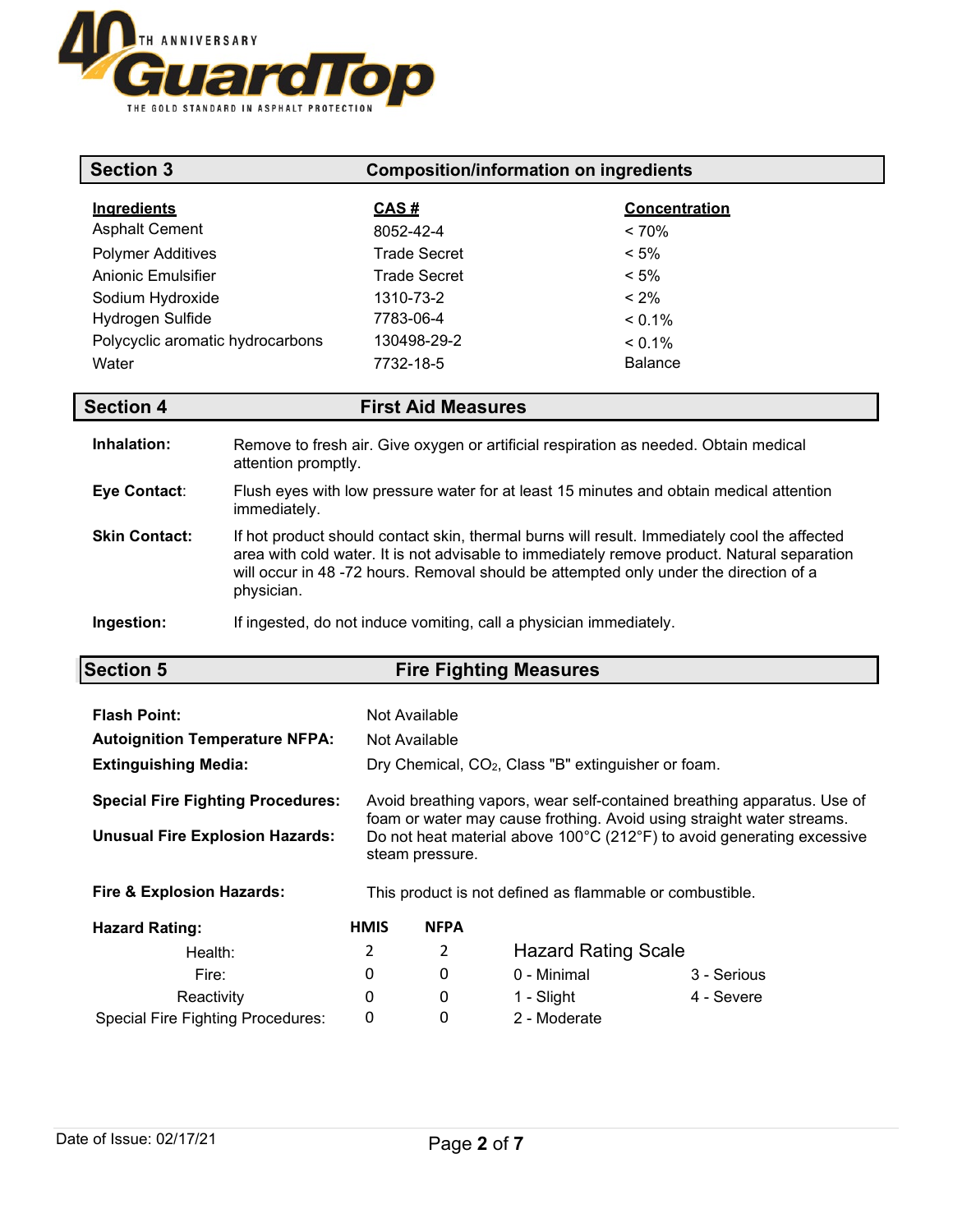

| <b>Section 6</b>               | <b>Accidental Release Measures</b>                                                                                                                                                                                                                                                                                                                                                                          |
|--------------------------------|-------------------------------------------------------------------------------------------------------------------------------------------------------------------------------------------------------------------------------------------------------------------------------------------------------------------------------------------------------------------------------------------------------------|
| <b>Precautions:</b>            | In the event of a spill or accidental release, immediately contact<br>emergency personnel and notify relevant authorities in accordance with all<br>applicable regulations. If the release of this material to the environment<br>could reach any waterway including intermittent dry creeks, contact the<br>National Response Center at (800)424-8802.                                                     |
| <b>Land Spill:</b>             | Stop release by making earthen dike, prevent flow from entering sewers<br>and water ways. Allow to cool. Remove large spill. Soak up product with<br>sand.                                                                                                                                                                                                                                                  |
| <b>Waste Disposal:</b>         | Handle in accordance with federal, state and local regulations.                                                                                                                                                                                                                                                                                                                                             |
| <b>Section 7</b>               | <b>Handling and Storage</b>                                                                                                                                                                                                                                                                                                                                                                                 |
|                                |                                                                                                                                                                                                                                                                                                                                                                                                             |
| Precautions for safe handling: | Wear appropriate personal protective equipment (see Section 8). Avoid<br>prolonged exposure. Use only in well-ventilated areas. Trace amounts of<br>hydrogen sulfide, a very highly toxic gas, may be present with this material.<br>Keep face clear of tank and/or tank car openings. Open hatches with<br>caution. Wash hands and contaminated areas with water and soap before<br>leaving the work site. |

| <b>Section 8</b> | <b>Exposure Controls/Personal Protection</b> |
|------------------|----------------------------------------------|
|                  |                                              |

| <b>Chemical Name</b>        | PEL (OSHA) | <b>STEL (OSHA)</b> | <b>STEL (NIOSH)</b> | <b>TWA (ACGIH)</b>      |
|-----------------------------|------------|--------------------|---------------------|-------------------------|
| <b>Asphalt Cement Fumes</b> |            |                    |                     | $0.5 \,\mathrm{mg/m^3}$ |
| Sodium Hydroxide            | 2 mg/m $3$ |                    | 2 mg/m <sup>3</sup> | 2 mg/m <sup>3</sup>     |
| Hydrogen Sulfide            |            | 20 ppm             | 5 ppm               | ppm                     |

| <b>Respiratory Protection:</b>                    | Avoid breathing vapors in confined spaces. NOISH approved respirators may be<br>required if TLV's are exceeded.                                                                                                                                                                                                                                                                                                                                     |
|---------------------------------------------------|-----------------------------------------------------------------------------------------------------------------------------------------------------------------------------------------------------------------------------------------------------------------------------------------------------------------------------------------------------------------------------------------------------------------------------------------------------|
| <b>Eye Protection:</b><br><b>Skin Protection:</b> | Use safety glasses with side and brow shield, goggles or face shields.<br>PPE selection based on the specific use conditions. When handling product at<br>elevated temperatures, use long-cuffed heat resistant gloves. When product is at<br>ambient temperatures, use gloves constructed of chemical resistant materials such<br>as heavy nitrile rubber. Use coveralls, impervious apron and long sleeved shirts and<br>wear impervious footwear |
| <b>Engineering Controls:</b>                      | Local exhaust ventilation may be required to meet exposure standards in confined<br>areas.                                                                                                                                                                                                                                                                                                                                                          |
| <b>Handling Precautions:</b>                      | Storage tanks and trucks must be emptied, cooled, ventilated, and tested for<br>absence of vapors and for adequate oxygen levels before allowing personnel<br>entry.                                                                                                                                                                                                                                                                                |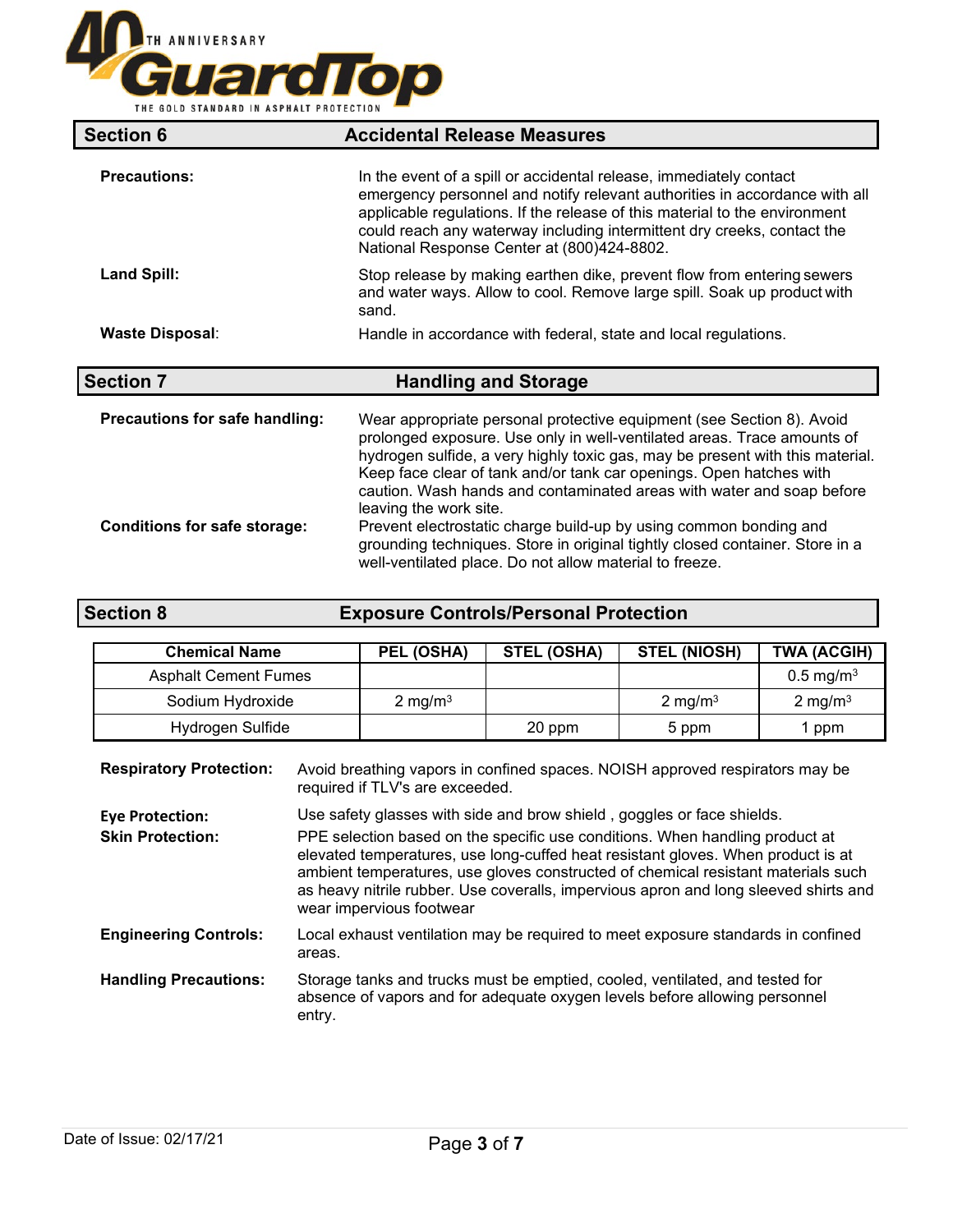

# 100°C (212°F) **Vapor Density (Air= 1) :** >1 **Section 9 Physical & Chemical Properties**

| <b>Boiling Point:</b> |  |
|-----------------------|--|

| Specific Gravity @ 60°F:           | $0.95$ to 1.10                                                  | Evaporation Rate (nBuAc = 1): $\lt 1$ |            |
|------------------------------------|-----------------------------------------------------------------|---------------------------------------|------------|
| Viscosity:                         | $<$ 2000 mPas at 60 $^{\circ}$ C (140 $^{\circ}$ F)             | <b>Solubility in Water:</b>           | Up to 100% |
| <b>Melting Point:</b>              | Not Established                                                 | Vapor Pressure (mm Hg):               | ${<}1$     |
| <b>Appearance and Odor:</b><br>pH: | Viscous brown to black liquid; mild hydrocarbon odor<br>7 to 13 |                                       |            |

## **Section 10 Stability and Reactivity**

| Stable:<br><b>Conditions to Avoid:</b>                                       | YES<br>Open flame, sparks and extreme heat. Do not heat above 200 °F<br>(93.3°C). Avoid freezing. |
|------------------------------------------------------------------------------|---------------------------------------------------------------------------------------------------|
| Incompatible Materials:                                                      | Avoid strong oxidizing agents.                                                                    |
| <b>Hazardous Decomposition Products:</b><br><b>Hazardous Polymerization:</b> | Combustion may form CO <sub>2</sub> , CO and sulfur dioxide.<br>Will not occur.                   |

## **Section 11 Toxicological Information**

| Information on likely routes of exposure |
|------------------------------------------|
| Ingestion:                               |
| Inhalation:                              |
| <b>Skin contact:</b>                     |
| Eve contact:                             |
|                                          |

Expected to be a low ingestion hazard. **Inhalation:** Prolonged inhalation may be harmful. Thermal burn hazard. **Eye contact:** Harmful in contact with eyes.

**Information on toxicological effects**

### **Acute toxicity**

| Ingredient     | <b>Result</b> | <b>Species</b> | <b>Dose</b>   | Exposure |
|----------------|---------------|----------------|---------------|----------|
| <b>Asphalt</b> | LD50 Dermal   | Rabbit         | >2000 mg/kg   |          |
|                | LD50 Oral     | Rat            | $>5000$ mg/kg |          |

### **Irritation/Corrosion:**

| Ingredient    | <b>Result</b>          | <b>Species</b> | <b>Score</b>             | <b>Dose</b>      | <b>Observation</b>       |
|---------------|------------------------|----------------|--------------------------|------------------|--------------------------|
| <b>Sodium</b> | Eyes - Severe irritant | Monkey         | $\blacksquare$           | 24 hours 1       |                          |
| Hydroxide     |                        |                |                          | Percent          |                          |
|               | Eyes - Mild irritant   | Rabbit         | $\overline{\phantom{a}}$ | 400 micrograms   | $\overline{a}$           |
|               | Eyes - Severe irritant | Rabbit         | $\overline{\phantom{a}}$ | 24 hours 50      | $\overline{\phantom{a}}$ |
|               |                        |                |                          | micrograms       |                          |
|               | Eyes - Severe irritant | Rabbit         | $\overline{\phantom{0}}$ | 1 percent        |                          |
|               | Eyes - Severe irritant | Rabbit         | $\overline{\phantom{a}}$ | 0.5 minutes 1 mg | $\overline{\phantom{a}}$ |
|               | Skin - Mild irritant   | Human          | $\overline{\phantom{a}}$ | 24 hrs 2 percent | $\overline{\phantom{0}}$ |
|               | Skin - Severe irritant | Rabbit         | -                        | 24 hrs 500 mg    | -                        |

### **Carcinogenicity**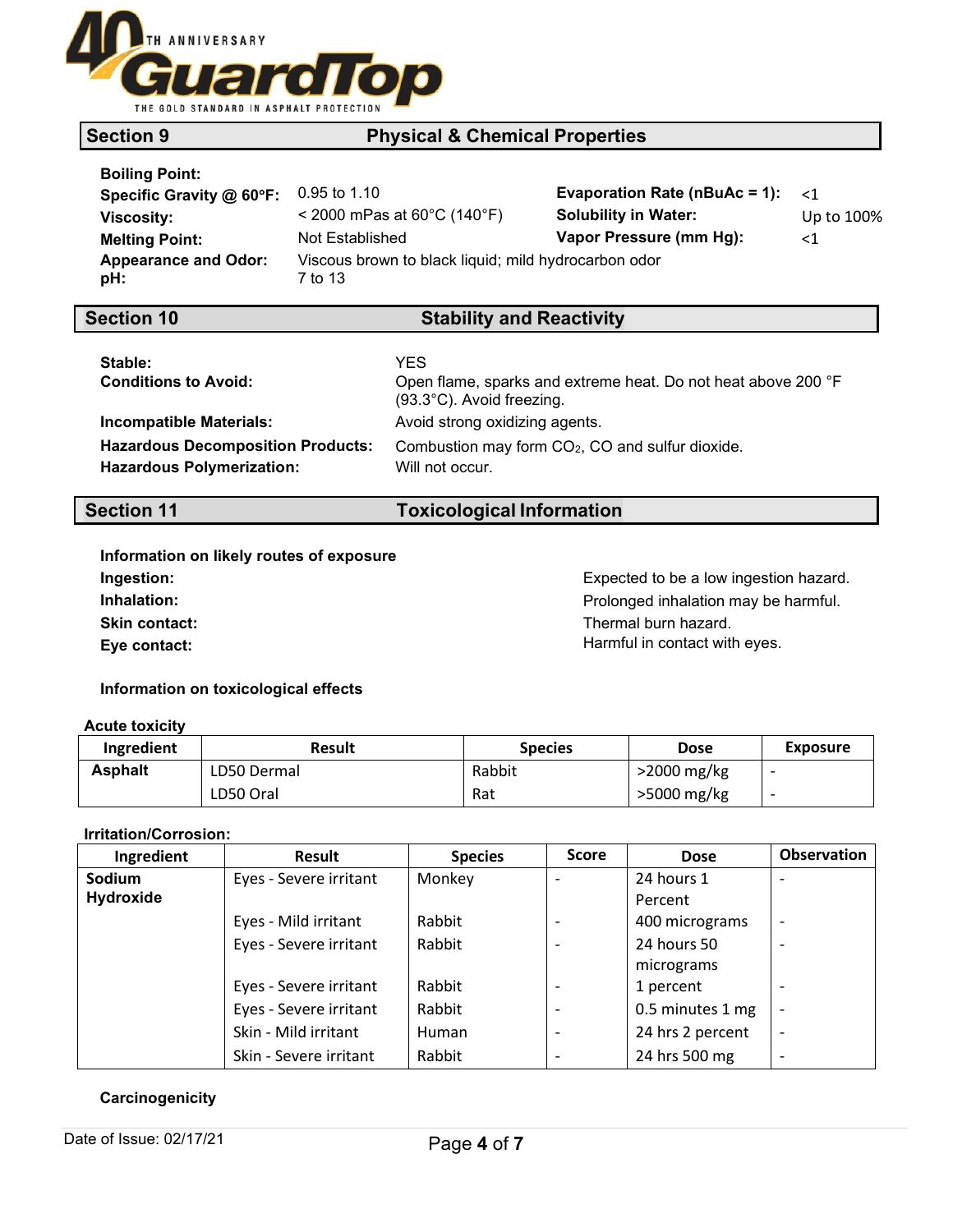

| THE GOLD STANDARD IN ASPHALT PROTECTION                         |                                                                                                                                                                                                        |
|-----------------------------------------------------------------|--------------------------------------------------------------------------------------------------------------------------------------------------------------------------------------------------------|
| NTP:                                                            | Asphalt (CAS-No.: 8052-42-4), may contain trace amounts of benzene a<br>chemical known to cause cancer.<br>No. 1 Fuel (Kerosene) (CAS-No.: 8008-20-6), may contain chemicals<br>known to cause cancer. |
| IARC:                                                           | Asphalt (Bitumen) (CAS-No.: 8052-42-4) Group 2B possibly carcinogenic<br>to humans<br>No. 1 Fuel (Kerosene) (CAS-No.: 8008-20-6), Group 2B possibly<br>carcinogenic to humans.                         |
| <b>OSHA:</b>                                                    | Asphalt (CAS-No.: 8052-42-4), may contain trace amounts of benzene a<br>chemical known to cause cancer.<br>No. 1 Fuel (Kerosene) (CAS-No.: 8008-20-6), may contain chemicals<br>known to cause cancer. |
| <b>Teratogenicity</b>                                           |                                                                                                                                                                                                        |
| Specific target organ toxicity (single exposure): Not Available |                                                                                                                                                                                                        |
| Specific target organ toxicity (repeated exposure):             |                                                                                                                                                                                                        |
| <b>Aspiration hazard:</b>                                       | Not Available                                                                                                                                                                                          |
| Information on the likely routes of<br>exposure:                | Routes of entry anticipated: Oral, Dermal, Inhalation.                                                                                                                                                 |
|                                                                 | Delayed and immediate effects and also chronic effects from short- and long-term exposure                                                                                                              |
| Short term exposure                                             |                                                                                                                                                                                                        |
| <b>Potential immediate effects:</b>                             | Not Available                                                                                                                                                                                          |
| <b>Potential delayed effects:</b>                               | Not Available                                                                                                                                                                                          |
| Long term exposure                                              |                                                                                                                                                                                                        |
| Potential immediate effects:                                    | Not Available                                                                                                                                                                                          |
| <b>Potential delayed effects:</b>                               | Not Available                                                                                                                                                                                          |
| <b>Potential chronic health effects</b>                         |                                                                                                                                                                                                        |
| General:                                                        | Once sensitized, a severe allergic reaction may occur when<br>subsequently exposed to very low levels.                                                                                                 |
| Carcinogenicity:                                                | Suspected of causing cancer. Risk of cancer depends on duration and<br>level of exposure.                                                                                                              |
| <b>Mutagenicity:</b>                                            | No known significant effects or critical hazards.                                                                                                                                                      |
| Teratogenicity:                                                 | No known significant effects or critical hazards.                                                                                                                                                      |
| <b>Developmental effects:</b>                                   | No known significant effects or critical hazards.                                                                                                                                                      |
| <b>Fertility effects:</b>                                       | No known significant effects or critical hazards.                                                                                                                                                      |
| <b>Numerical measures of toxicity</b>                           |                                                                                                                                                                                                        |
| <b>Acute toxicity estimates:</b>                                | Not Available                                                                                                                                                                                          |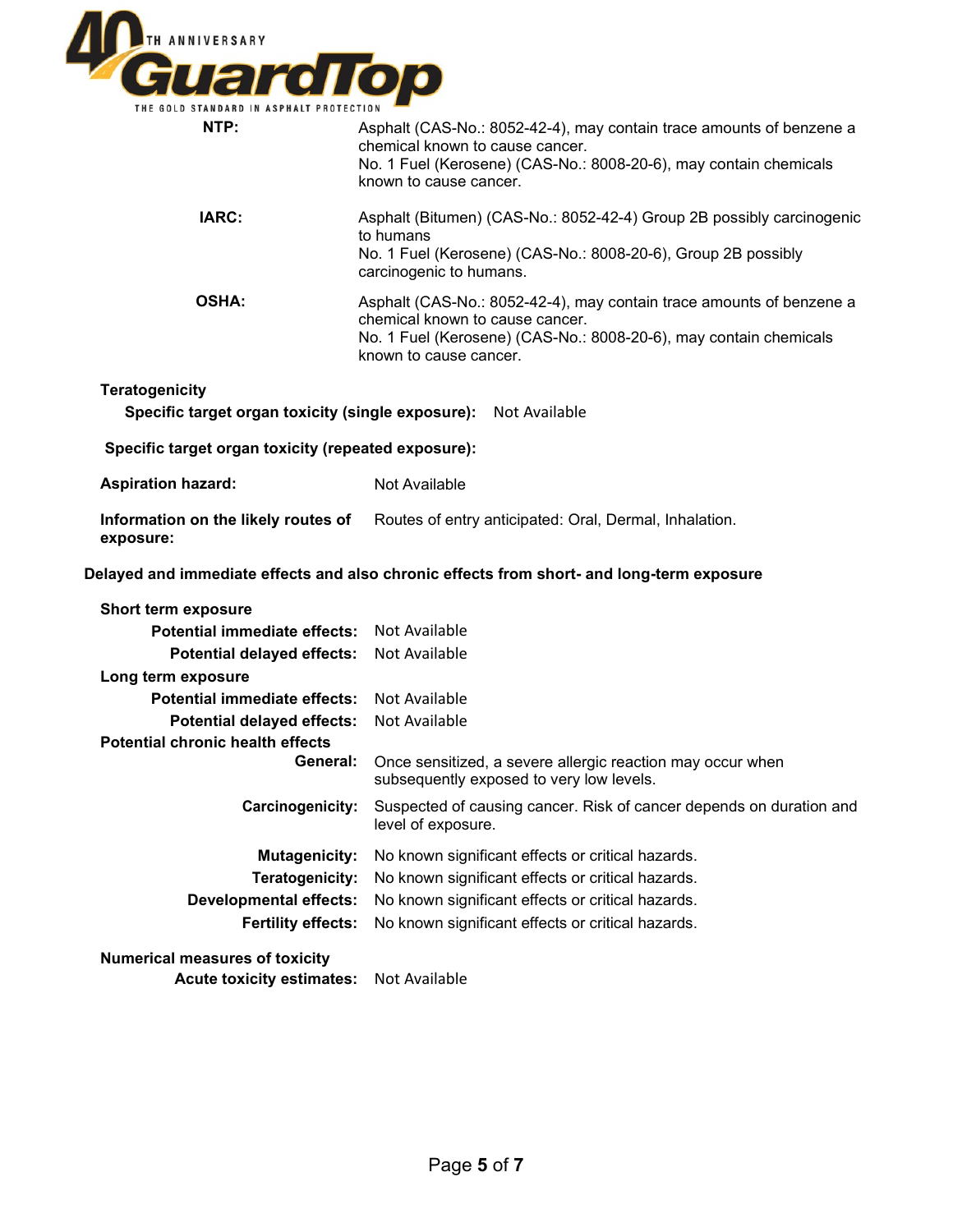

| <b>Section 12</b>                                             | <b>Ecological Information</b>                                                                                                                                                                 |
|---------------------------------------------------------------|-----------------------------------------------------------------------------------------------------------------------------------------------------------------------------------------------|
| <b>Bioaccumulative potential:</b><br><b>Mobility in soil:</b> | No data available.<br>No data available.                                                                                                                                                      |
| Other adverse effects:                                        | No other adverse environmental effects (e.g. ozone depletion,<br>photochemical ozone creation potential, endocrine disruption, global<br>warming potential) are expected from this component. |

### **Section 13 Disposal Consideration**

**Disposal:** The generation of waste should be avoided or minimized wherever possible. Disposal of this product, solutions and any by-products should always comply with the requirements of environmental protection and waste disposal legislation and any regional local authority requirements. Care should be taken when handling emptied containers that have not been cleaned or rinsed out. Avoid dispersal of spilled material and runoff and contact with soil, waterways, drains and sewers.

## **Section 14 Transportation Information**

### **DOT/TDG**

| Proper shipping name: | Not Regulated |
|-----------------------|---------------|
| UN-No.:               |               |
| Class:                |               |
| Packing group:        |               |
| Hazard inducer:       |               |

### **Section 15 Regulatory Information**

| <b>CERCLA (Comprehensive</b><br><b>Environmental Response</b>                                                                    | This product is not listed as a CERCLA hazardous substance.                                                                                                                                                                                   |
|----------------------------------------------------------------------------------------------------------------------------------|-----------------------------------------------------------------------------------------------------------------------------------------------------------------------------------------------------------------------------------------------|
| <b>Compensation and Liability Act):</b><br><b>SARA Title III (Superfund</b><br><b>Amendments and Reauthorization</b><br>$Act)$ : | This product has been reviewed according to the EPA Hazard<br>Categories promulgated under Sections 311 and 312 of the Superfund<br>Amendment and Reauthorization Act of 1986 and is considered to be an<br>acute health hazard (irritation). |
| <b>EPRCA SARA Section 313:</b>                                                                                                   | This product contains none of the substances subject to the reporting<br>requirements of Section 313 of Title III of the Superfund Amendments<br>and Reauthorization Act of 1986 and 40 CFR Part 372.                                         |
| TSCA:                                                                                                                            | This product and/or its components are listed on the Toxic Substances<br>Control Act (TSCA) inventory.                                                                                                                                        |
| <b>California Prop. 65:</b>                                                                                                      | This product and/or its components are not listed in California's<br>Proposition 65.                                                                                                                                                          |